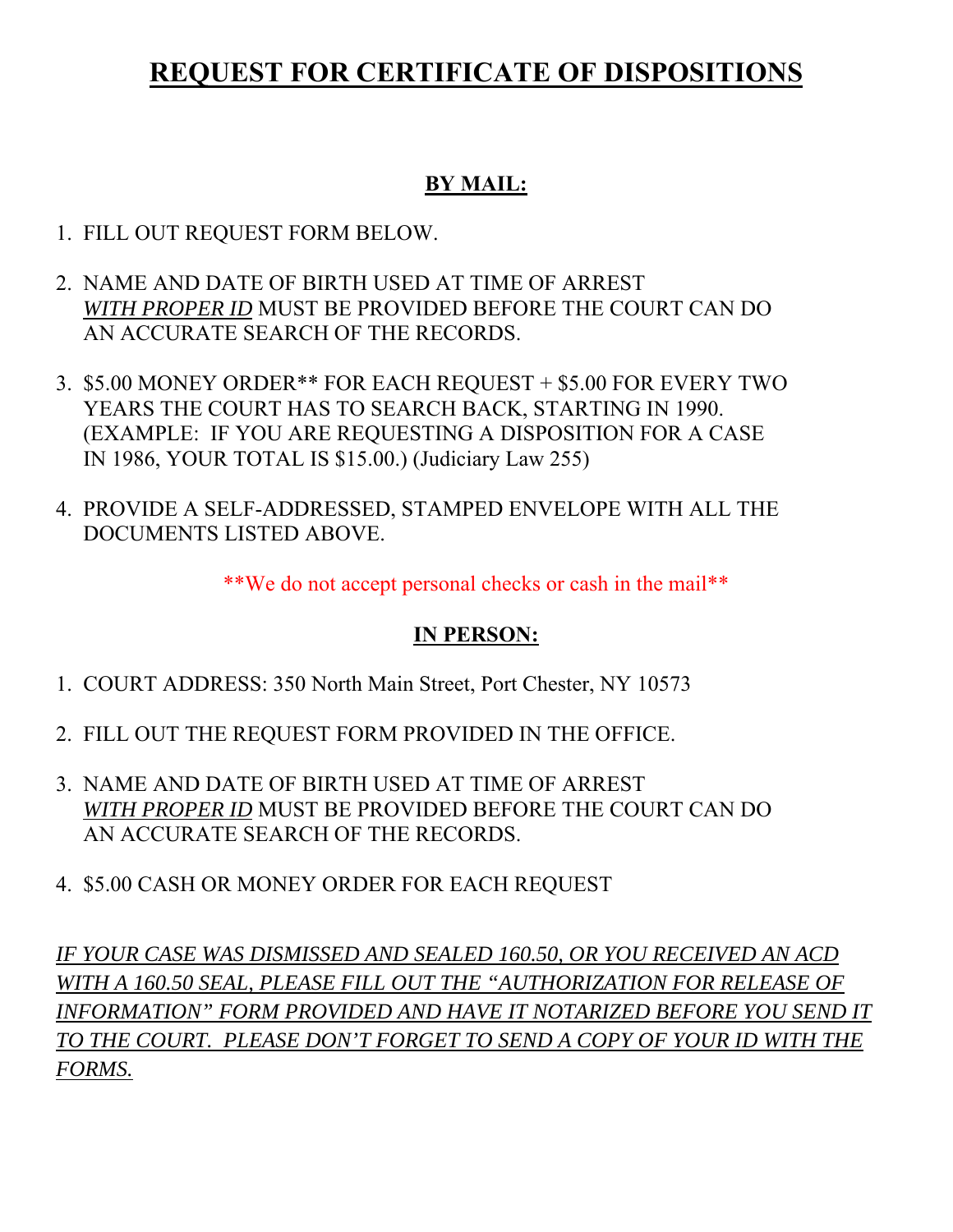### **REQUEST FOR**

### **CERTIFICATES OF CONVICTIONS**

## **AND**

## **CERTIFICATES OF DISPOSITIONS**

**(MUST PRESENT PHOTO ID)** 

**NAME YOU USED AT TIME OF ARREST:** 

**DATE OF BIRTH YOU USED AT TIME OF ARREST:** 

**WHY DID YOU GET ARRESTED?** 

**WHAT WAS THE DATE OF ARREST OR THE YEAR?**